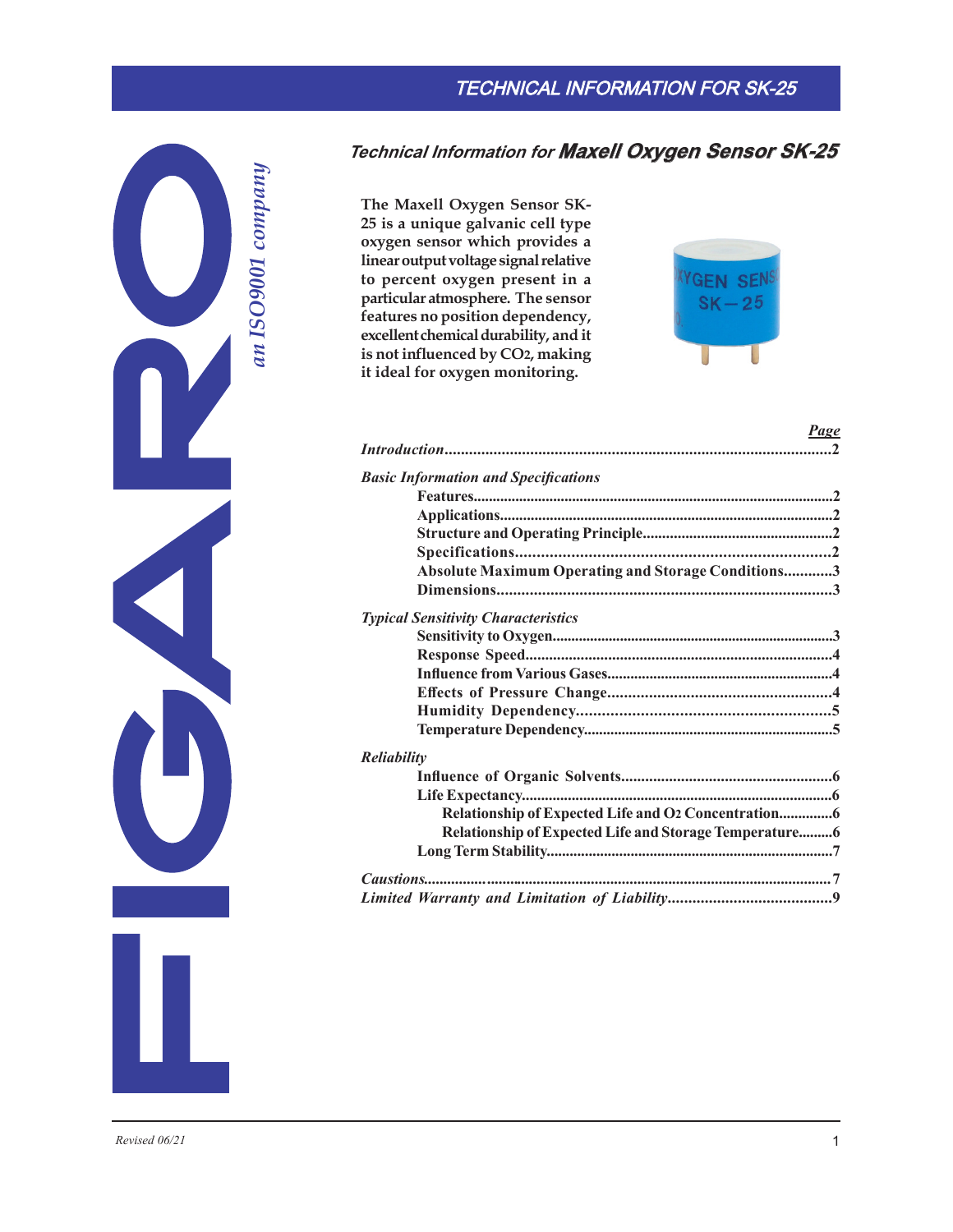# **1. Introduction**

The Maxell Oxygen Sensor SK-25 is a unique galvanic cell type oxygen sensor manufactured by Maxell, Ltd. in Japan. Its most notable features are an excellent chemical durability, no position dependency, and it is not influenced by CO2.

### **2. Basic Information and Specifications**

#### 2-1 *Features*

- \* Virtually no influence from CO2, CO, H2S, NO, H2
- \* Temperature compensation circuit included
- \* Good linearity
- \* No position dependency
- \* Stable output signal
- \* No external power supply required for sensor operation
- \* No warmup time is required

#### 2-2 *Applications*

- \* Safety Oxygen monitors
- \* Environmental controls Combustion gas monitoring
- \* Food industry Refrigeration, greenhouses
- \* Education Science lab instruments

#### 2-3 *Structure and operating principle*

The SK-25 is a lead-oxygen battery which incorporates a lead anode, an oxygen cathode made of gold, and a weak acid electrolyte. Oxygen molecules enter the electrochemical cell through a non-porous fluorine resin membrane and are reduced at the gold electrode with the acid electrolyte. The current which flows between the electrodes is proportional to the oxygen concentration in the gas mixture being measured. The terminal voltages across the thermistor (for temperature compensation) and resistor are read as a signal, with the change in output voltages representing the change in oxygen concentration.

The following chemical reactions which take place in SK-25:

*Cathodic reaction*:  $O_2 + 4H^+ + 4e^- \rightarrow 2H2O$ *Anodic reaction*:  $2Pb + 2H2O \rightarrow 2PbO + 4H^+ + 4e^ Total reaction:$   $O_2 + 2Pb \rightarrow 2PbO$ 

A small volume air bubble is contained inside the sensor body in order to compensate for internal influence from pressure changes. The sensor's electrolyte is primarily composed of acetic acid with a pH of approximately 6. The sensor's body is made of ABS resin.



Fig. 1 - Structure of SK-25

#### 2-4 *Specifications*

Table 1 shows the specifications of SK-25.

|                                                             |                      | Model                               |
|-------------------------------------------------------------|----------------------|-------------------------------------|
| <b>Item</b>                                                 |                      | $SK-25$                             |
| Measurement range                                           |                      | $0\sim 30\%$ O <sub>2</sub>         |
| Accuracy (Note 1)                                           |                      | $\pm 1\%$ full scale                |
| Operating<br>conditions                                     | Atmospheric pressure | $1013hPa \pm 20\%$                  |
|                                                             | Temperature          | $-10^{\circ}$ ~50 $^{\circ}$ C      |
|                                                             | Relative humidity    | $0\sim99\%$ RH<br>(no condensation) |
| Response time (90%) (Note 2)                                |                      | $\leq$ 15 seconds                   |
| Initial output voltage under factory test<br>conditions     |                      | $5.5 - 8.5$ mV                      |
| Factory test<br>conditions                                  | Atmospheric pressure | 1013hPa                             |
|                                                             | Temperature          | $25^\circ \pm 5^\circ \text{C}$     |
| Life expectancy at $20^{\circ}$ C in normal air<br>(Note 3) |                      | approx. 3 years                     |

#### **Notes**:

1) When calibrated at both 0% and 30% of O2, accuracy in the range from 0-30% O2 shall be within ±1% of full scale.

2) Sensors should be used under conditions where the air exchange is greater than 200~300ml/minute in order to obtain the response speed as specified in Table 1.

3) Life expectancy at  $20^\circ \pm 1^\circ \text{C}$  /60  $\pm$  5%RH in normal air (1013 $\pm$ 5hPa / 20.7%O2) is defined as the period until sensor output drops to 60% of original value.

Table 1 - Specifications of SK-25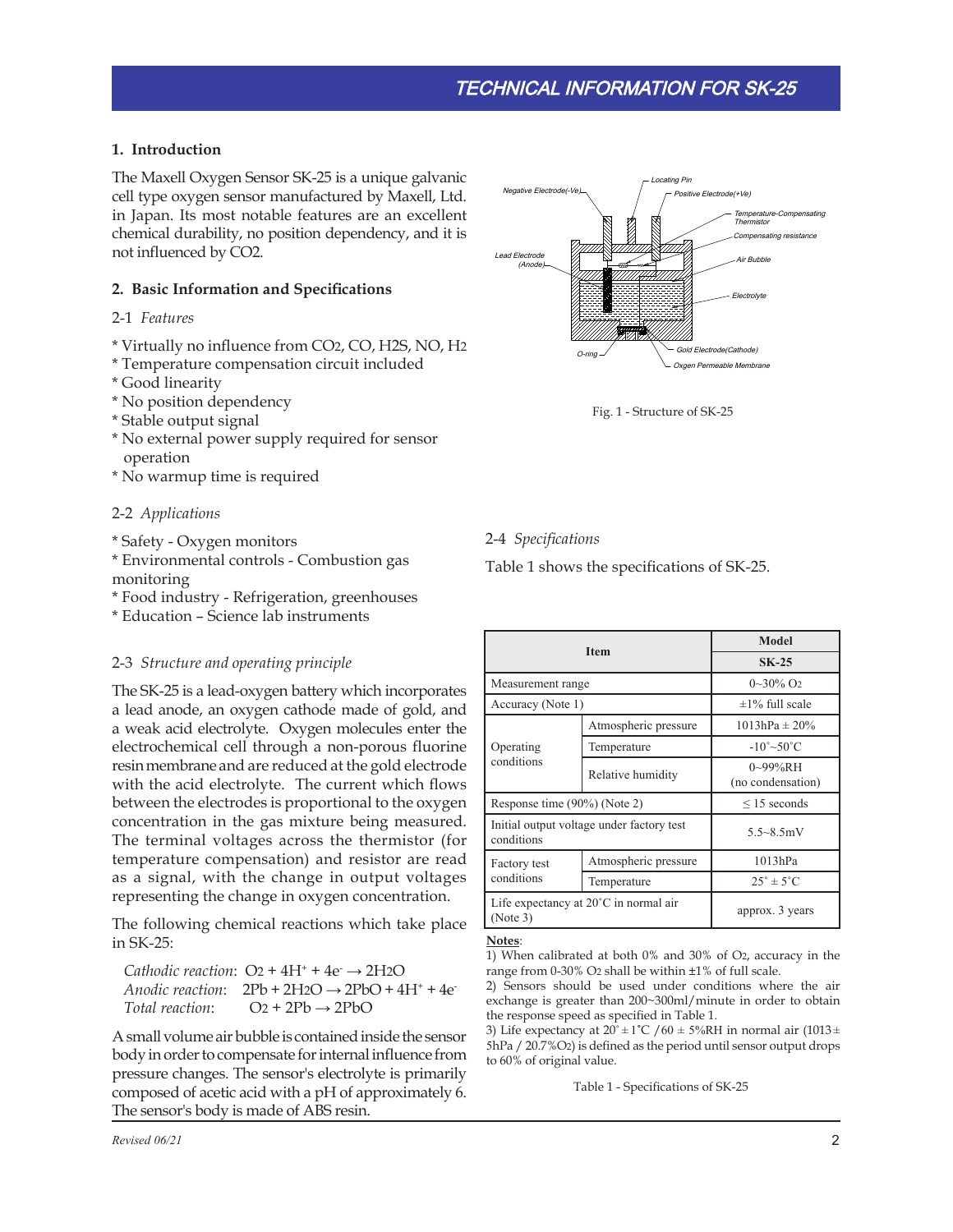# 2-5 *Absolute maximum operating and storage conditions*

The accumulated total duration of exposure to the absolute maximum conditions listed in Table 2 should be limited to no more than 24 hours.

### **Cautions:**

1) Beneath the lower pressure limit, sensor life may become shorter due to excessive evaporation of the liquid electrolyte.

2) At pressure in excess of the upper limit, sensor output may become unstable due to excessive air entering through the o-ring.

3) In the range  $-10$   $-20$ °C, the electrolyte will freeze and the sensor will not function, but SK-25 would not be damaged by freezing of the electrolyte and will resume functioning after the electrolyte thaws to a liquid state. Below -20˚C, the sensor may be damaged by freezing of the electrolyte, resulting in possible leakage of the electrolyte.

4) At temperatures in excess of the upper limit, the sensor life may become shorter than the specification due to evaporation of the electrolyte.

5) If used for a long period in an extremely dry environment, sensor life may be shortened due to excessive evaporation of the liquid electrolyte.

| <b>Item</b>       | <b>Lower</b> limit       | <b>Upper limit</b>      |
|-------------------|--------------------------|-------------------------|
| Pressure          | $507hPA$ (Note 1)        | $1520hPA$ (Note 2)      |
| Temperature       | $-20^{\circ}$ C (Note 3) | $60^{\circ}$ C (Note 4) |
| Relative humidity | $0\%RH$ (Note 5)         | 100%RH                  |

Table 2 - Absolute maximum operating and storage conditions of SK-25



If not specified, all tolerances are ±0.2 mm u/m: mm





Fig. 3 - SK-25 sensitivity characteristics

2-6 *Dimensions (see Fig. 2)*

#### **3. Typical Sensitivity Characteristics**

#### 3-1 *Sensitivity to oxygen*

Figure 3 shows the sensitivity characteristics of SK-25 The Y-axis indicates the output voltage of the sensor.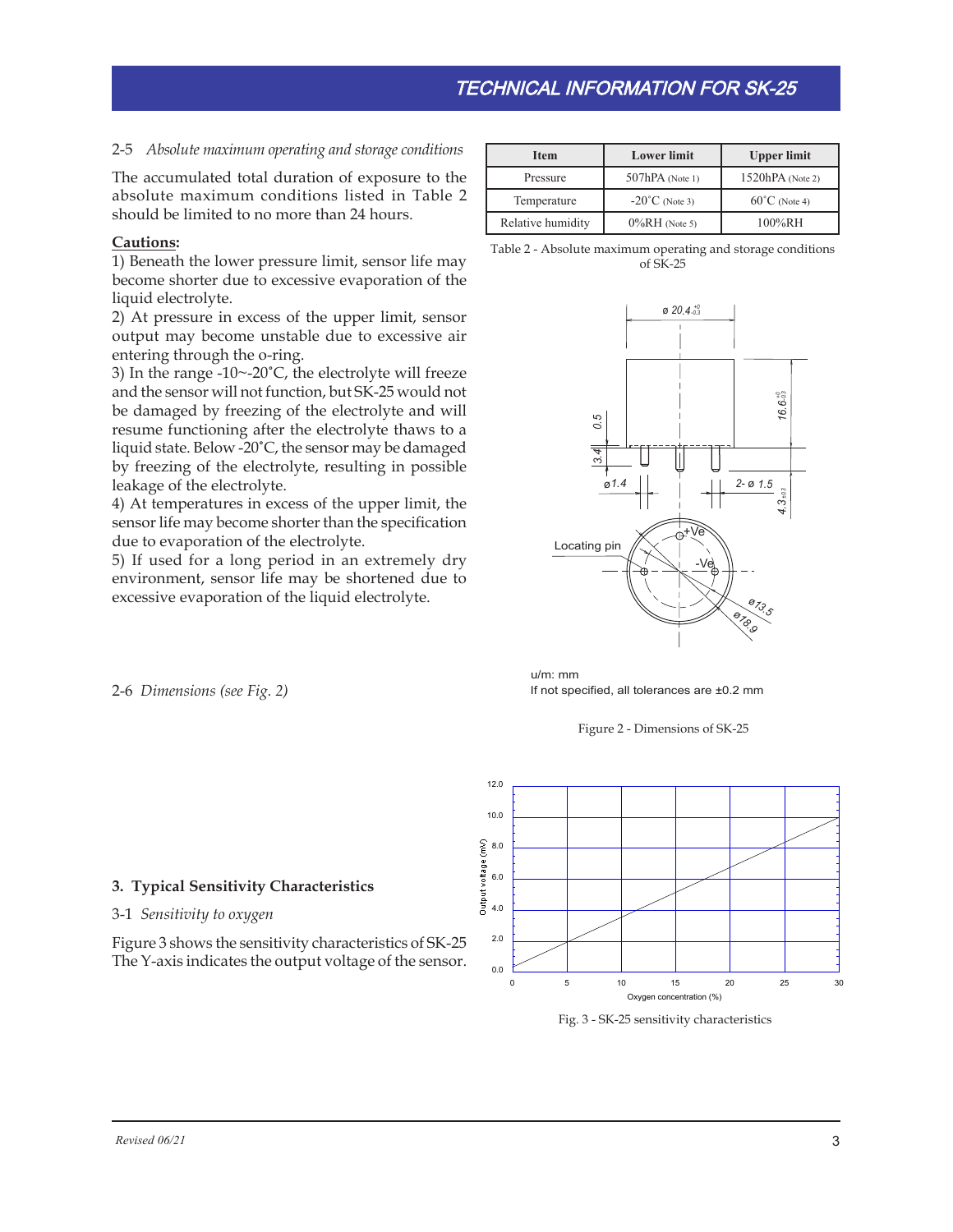# 3-2 *Response time*

Figure 4 demonstrates the response pattern of the sensor's output voltage. The Y-axis indicates the output voltage ratio(%) to saturated voltage. Typical response time to 90% of saturated response is 12 seconds for SK-25.



Fig. 4 - Response speed of SK-25 to oxygen

# 3-3 *Influence of various gases*

The influence on SK-25 from various gases is shown in Table 3. The 'interference level' shown in the table indicates output change converted into oxygen gas concentration(%). For example, if 1% NO2 gas coexists in air at 20˚C/50%RH (20.7% oxygen), sensor output will be about 0.6% larger and the measured oxygen concentration will be 20.7+0.6=21.3%.

| Gas              | Concentration   | <b>Interference Level</b> |
|------------------|-----------------|---------------------------|
| Carbon monoxide  | $400$ ppm/air   | no effect                 |
| Carbon dioxide   | 100%            | no effect                 |
| Nitric monoxide  | $1\%/N_2$       | no effect                 |
| Nitrogen dioxide | $1\%/N_2$       | $0.6\%$ over output       |
| Sulfur dioxide   | $1\%/N_2$       | no effect                 |
| Hydrogen sulfide | $50$ ppm/ $N_2$ | no effect                 |
| Ammonia          | $1\%$ /air      | no effect                 |

Table 3 - Influence of various gases on SK-25

#### 3-4 *Effects of pressure change*

The pressure dependency of SK-25 can be seen in Figure 5. In this range of atmospheric pressure, sensor output voltage maintains a linear relationship when compared with atmospheric pressure.

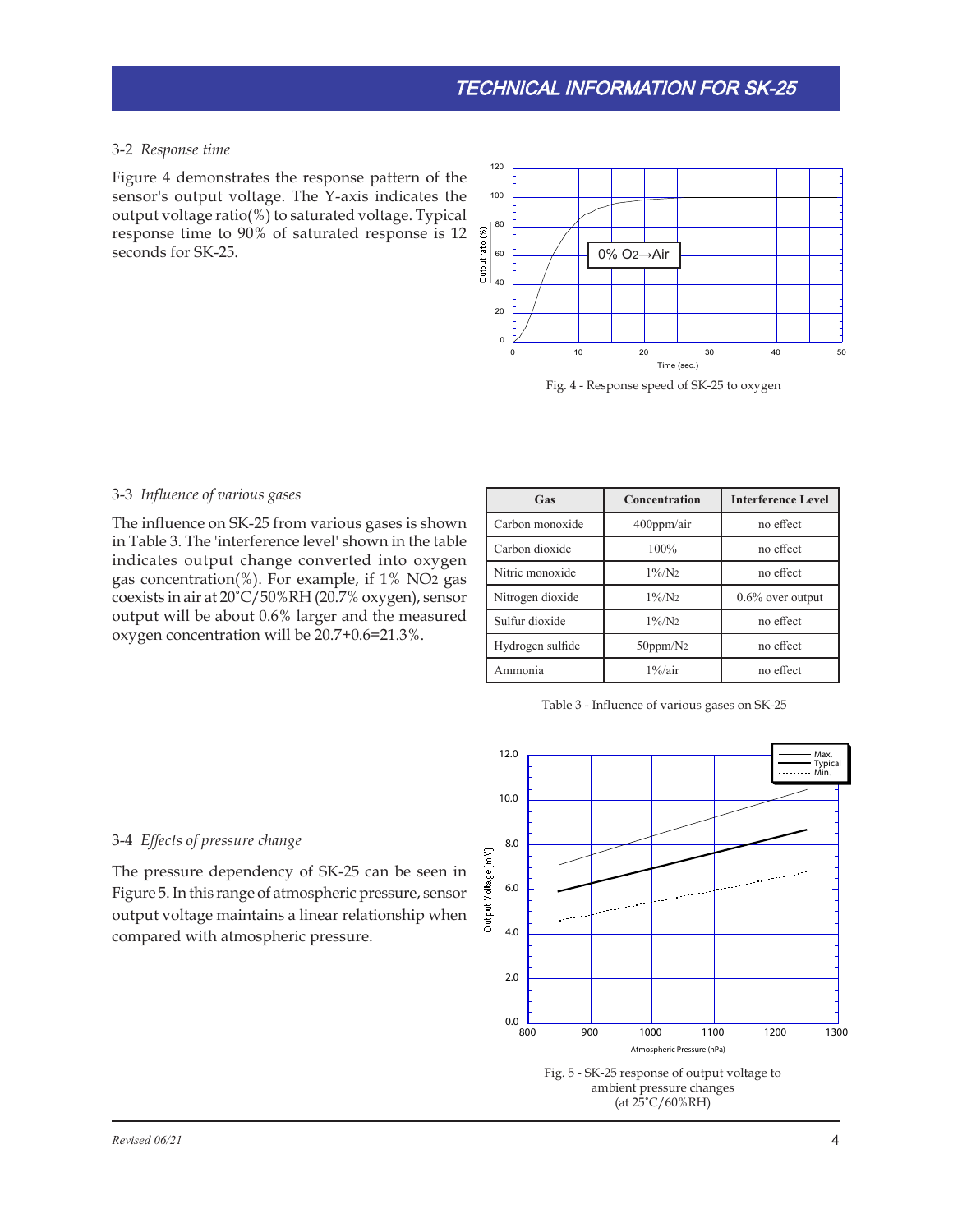#### 3-5 *Humidity dependency*

Figure 6 displays an example of humidity dependency for SK-25. The Y-axis shows ratio of sensor output voltage at various relative humidities to sensor output voltage at 60%RH. The sensor itself is not influenced by humidity. The phenomenon observed in Figure 6 is the result of the influence of humidity on O2 concentration in air, as indicated in Figure 7.







Fig. 7 - Effect of humidity on O2 concentration in air



of output voltage

#### 3-6 *Temperature dependency*

The SK-25 has a built-in temperature compensation circuit which uses a thermistor that is mounted inside the sensor's body (*see Fig. 1*). The temperature dependency of SK-25 with this built-in compensation circuit is shown in Fig. 8.

SK-25 may show some transient characteristics if the ambient temperature changes very widely and quickly. This is caused by the difference in response speed to temperature changes between the sensor compartment and the built-in thermistor. A quick rise in ambient temperature temporarily makes output voltage low and vice versa for a quick fall in temperature. Such temporary drift disappears after the sensor's temperature reaches equilibrium with the ambient temperature. For avoiding this problem, the sensor should be protected from quick temperature changes (such as direct exposure to sunlight or wind) by some kind of enclosure.

In addition, temperature should be kept uniform throughout the sensor's structure in order to avoid improper compensation caused by differences in temperature between the sensing area and the thermistor location.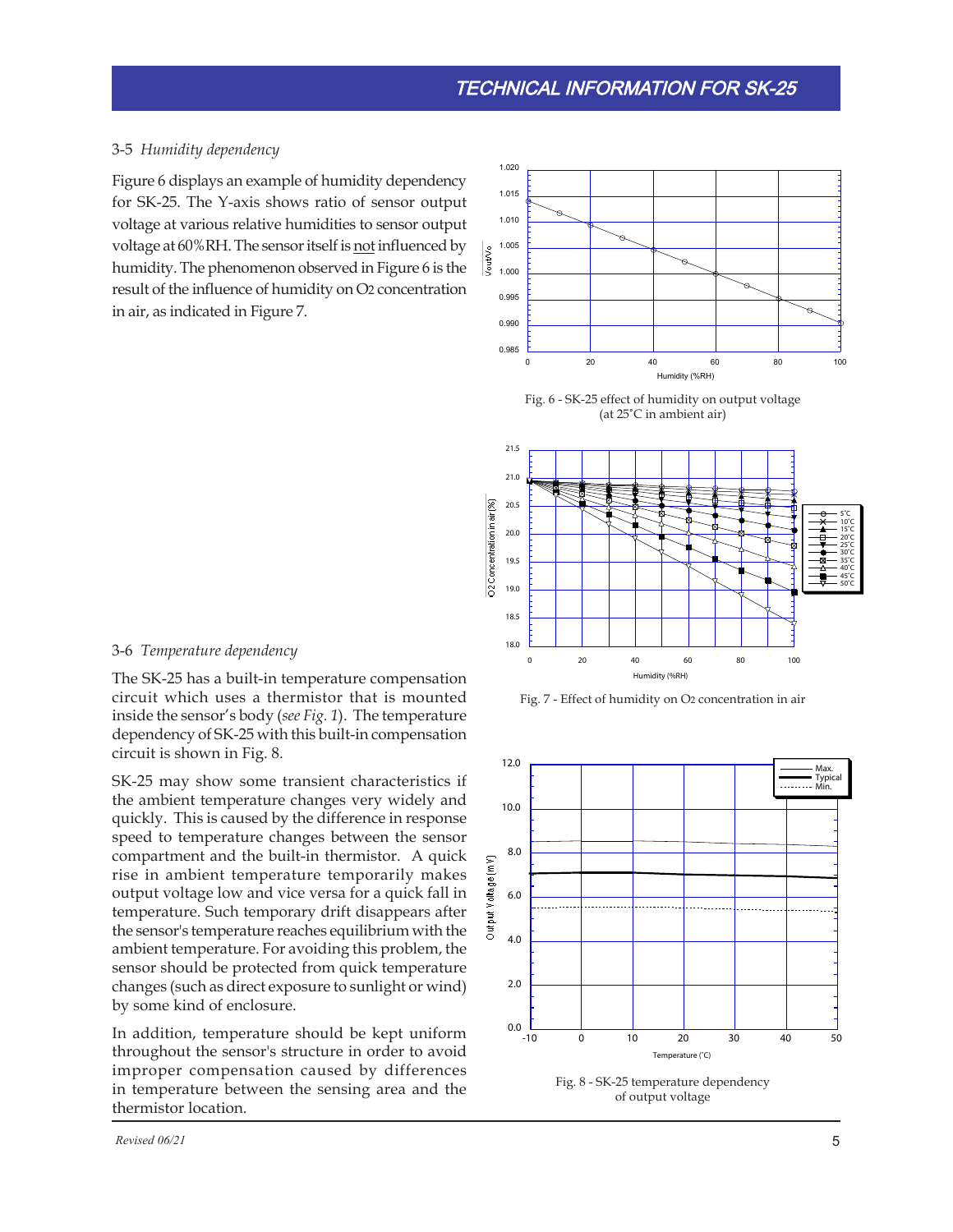#### **4. Reliability**

#### 4-1 *Influence of organic solvents*

Exposure to organic solvents such as toluene, benzene, xylene, acetone, methyl ethyl ketone, methyl chloride, kerosene, gasoline, naphtha and gas oil may cause the sensor's external housing (ABS resin) to degenerate and degrade, resulting in unstable output voltage. Condensation of such solvents on the sensor would cause adverse influence on output voltage and response speed. To reduce potential risk of exposure to these solvents, installation of a filter on the sensor is recommended.

#### 4-2 *Life expectancy*

The life expectancy of SK-25 is expressed in %-hours as follows:

#### *[Oxygen Concentration (%)]* x *[Exposure Time (hours)]*

Accordingly, the life of SK-25 is approximately 540,000 %-hours. *The end of life for SK-25 is specified as the point at which output voltage is reduced to 60% from the initial output voltage of the sensor.* These facts indicate that the expected life time in ambient conditions (21% O2 at 20˚C) is 3 years for SK-25.

a) *Relationship between expected life and O2 concentration* Figure 9a shows the relationship between life expectancy and O2 concentration for SK-25. The Y-axis indicates the ratio of life expectancy in a given O2 concentration (L) to life expectancy at 20.7% O2 (Lo). The greater the O2 concentration, the shorter the life expectancy. The influence of atmospheric pressure on life expectancy is estimated based on the O2 concentration in a given atmospheric pressure.

b) *Relationship between expected life and storage temperature* Figure 9b shows the relationship between life expectancy and ambient temperature. The Y-axis indicates the ratio of life expectancy at a given temperature (L) compared to life expectancy at 20˚C (Lo). A correlation exists between the sensor's life time and its storage temperature—the life time becomes shorter as the storage temperature increases.







Fig. 9b - Relationship of life expectancy vs. ambient temperature ( $Lo = life$  at  $20°C$ )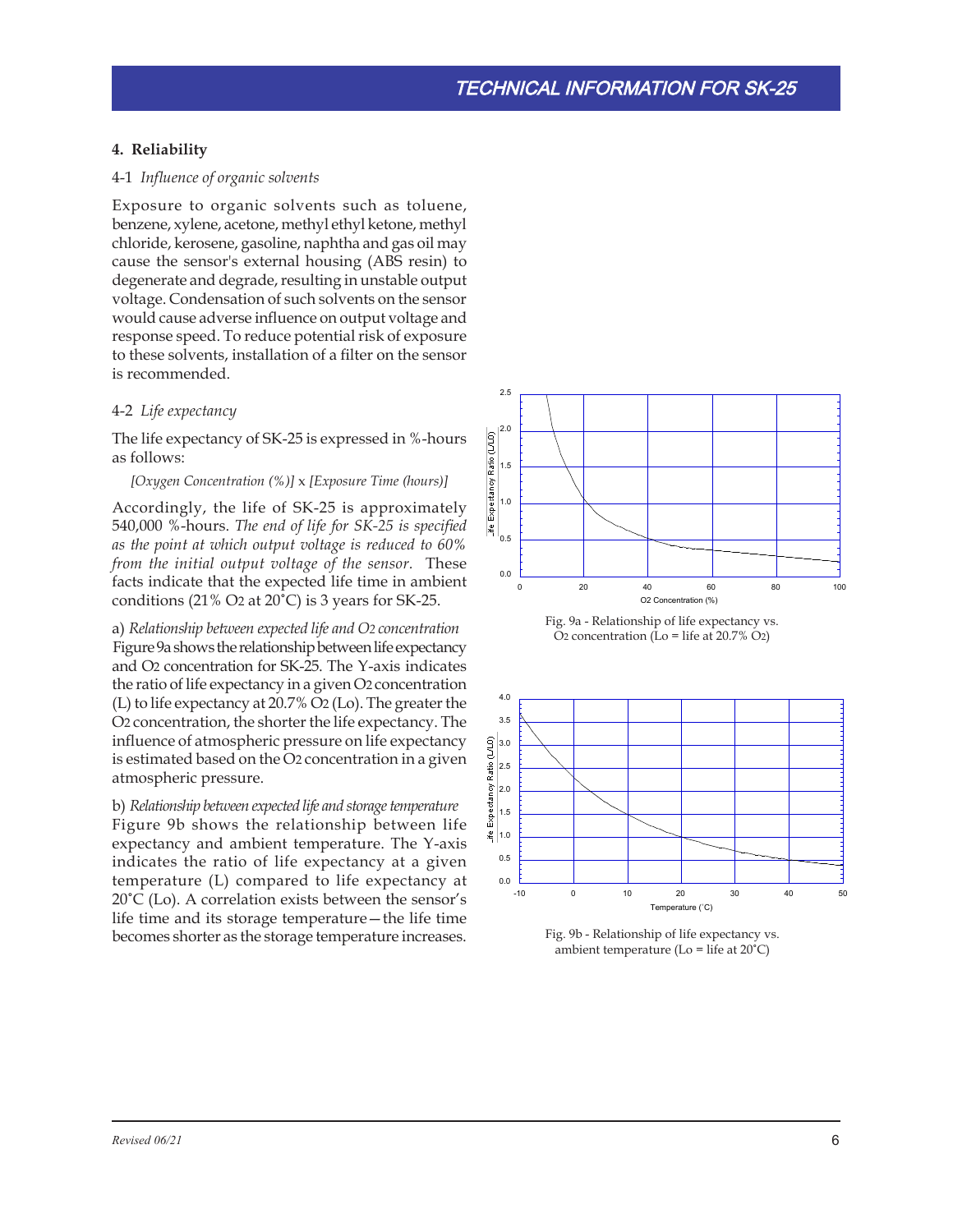# 4-3 *Long term stability*

When used in normal indoor air at uncontrolled ambient temperatures without any incidence of improper use, SK-25 shows good long term characteristics as illustrated in Fig.10.

*Please note that there are various factors which may influence the life time of SK-25 in actual use and that their life span can be variable.*

# **5. Cautions**

# 5-1 *Required oxygen amount*

SK-25 consumes a small amount of oxygen during the detection process. It is recommended that these sensors be used under conditions where the air exchange is greater than 2ml per minute to offset the sensor's oxygen consumption. Please note that sensors should be used under conditions where the air exchange is greater than 200ml per minute in order to obtain response speed specified in Table 1.

# 5-2 *Mechanical strength against shock and vibration*

Since mechanical shock and vibration may potentially influence the sensitivity characteristics of the sensor, these factors should be avoided in actual usage. Temporary changes/instability in the sensor's output signal may result due to these factors, but the signal may recover to its original state after the sensor is kept motionless in natural air/room temperature for between several hours to several days. If the mechanical shock or vibration is great, an irreversible change in the output signal may occur due to structural damage within the sensor. Shock absorbing measures should be used to protect the sensor during transportation or when used for applications in which shock/vibration is likely to occur.

#### 5-3 *Low and High O2 concentration detection*

When less than 1% O2 is measured, offset voltage (which appears at close to 0% of O2) should be taken into consideration when calculating O2 concentration. For details, please refer to the document *Application Notes on Offset Voltage and Low Concentration Measurement*.

Please note that sensors should not be stored or used continuously in a low oxygen environment below 1% for 24 hours or longer.

Do not expose the sensor to high oxygen conditions over 30% O2. If the sensor is used or stored in a



Fig. 10 - SK-25 long term stability

condition out of the specified measurement range, output signal may change, or response speed may decrease.

#### 5-4 *Storage conditions*

When the sensor is shipped, blue tape covers the gas diffusion holes to minimize consumption of oxygen by the sensor during storage. Before measuring sensor output, the tape should be removed.



The sensor with blue tape in place should be kept under the following storage conditions.

Oxygen concentration: Atmospheric oxygen concentration

Temperature:  $10^{\circ}$ C ~  $35^{\circ}$ C Atmospheric pressure: 912~1114hPA Relative humidity: No condensation

Please adhere to the following cautions relating to blue tape. Failure to follow them may result in reduction of expected effect by the blue tape, and/ or deterioration of or damage to the sensor.

1. Keep the above storage conditions when it is stored. Do not store the sensor in a refrigerator.

2. Do not scratch the blue tape covering the gas diffusion holes, nor write anything on it with pen, marker pen etc.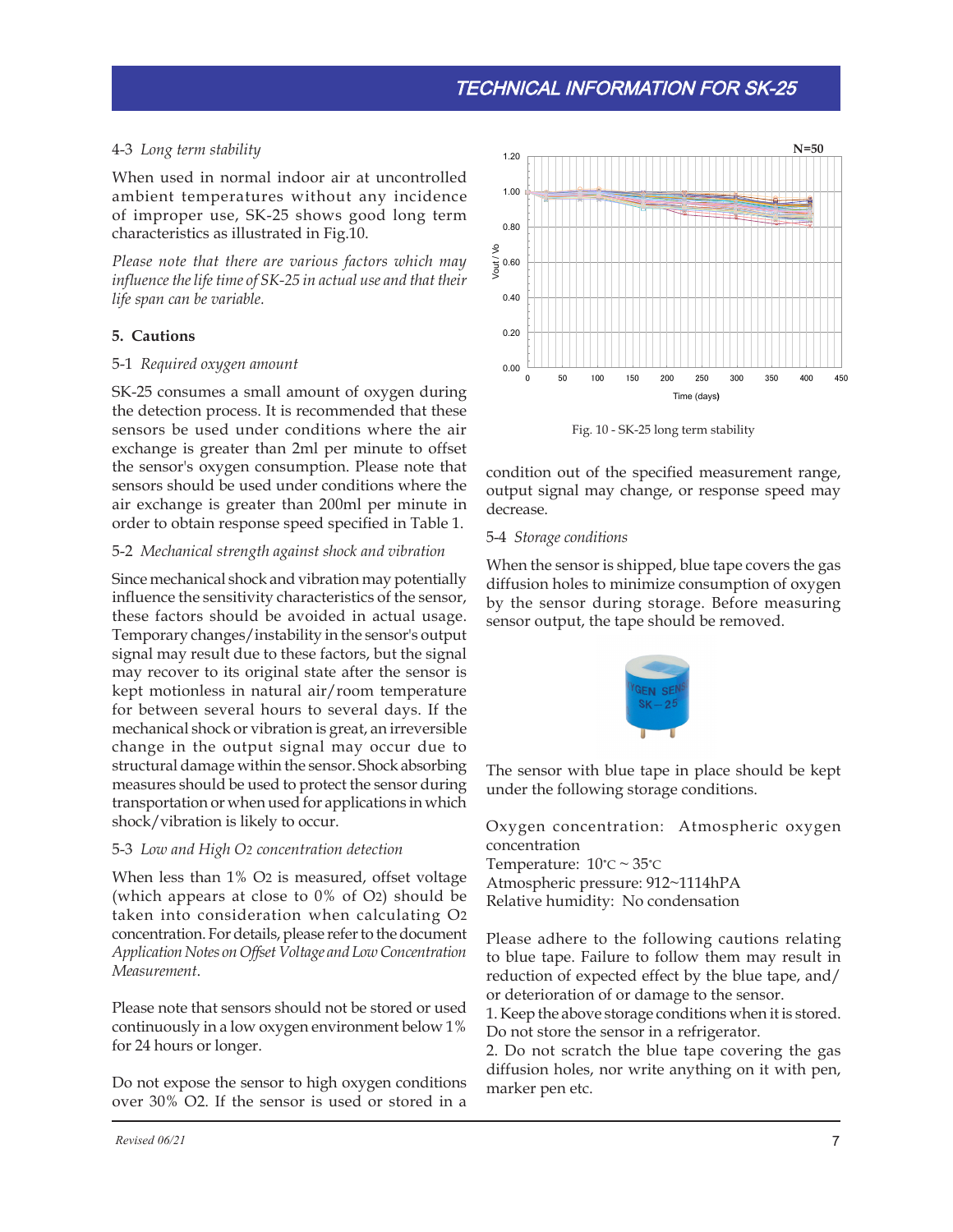3. Do not attach a sticker or other tapes on the blue tape, nor make any modifications that may prevent oxygen permeation through the gas diffusion holes. 4. Do not use the blue tape again once it is removed. After removing the blue tape, do not stick any other tapes or put a cover to close the gas diffusion holes, which may prevent Oxygen permeation into the sensor.

At -10~-20˚C, the electrolyte will freeze and the sensor will not function, but SK-25 would not be damaged by freezing of the electrolyte in this range and will resume functioning after the electrolyte thaws to a liquid state. Below -20˚C, the sensor may be damaged by freezing of the electrolyte, resulting in possible leakage of the electrolyte.

At temperatures higher than 60˚C, the sensor life may become shorter than the specification due to evaporation of the electrolyte.

# 5-5 *Influence of condensation*

Measures should be taken to prevent condensation on the sensor because the output signal will degrade and response speed will decrease, causing inaccurate measurement. However, once condensation dissipates, sensor characteristics will recover to their original state.

#### 5-6 *Recommended input impedance*

The sensor must be connected to equipment which has an input impedance of 1000kΩ or greater. If not, proper temperature compensation would not be possible.

# 5-7 *Sensor connection*

The sensor must not have a counter-electromotive force applied to it from any equipment to which it is connected. Application of external electric potential to the sensor's output terminals may cause temporary instability in the output signal and reduced response speed. However, removal of this condition and subsequent aging in normal air for several days will allow the sensor to recover to normal.

If reverse polarity or excessive voltage is applied to the sensor, the characteristic change would be irreversible due to the internal electrical damage caused by this condition. For example, if several 10mV of reverse voltage were applied, the internal electrode would be broken.

# 5-8 *Safety measures for electrolyte leakage*

If the liquid electrolyte leaks due to sensor breakage, care should be taken in handling the sensor, which should immediately be placed into a plastic bag. The liquid electrolyte is a weak aqueous acid solution (pH=5~6) with an irritating odor. The liquid is nonflammable. Since this solution contains lead acetate, which is harmful to humans, contact with this liquid should be avoided.

In case the liquid electrolyte contacts the skin or clothing, wash with soapy water and rinse generously with plain water. If the liquid electrolyte contacts the eye, flush with water for at least 15 minutes and obtain immediate medical assistance. In case of breathing in of the electrolyte, flush the nasal cavity thoroughly with water and seek immediate medical assistance. If the electrolyte is swallowed, rinse the mouth thoroughly with water and seek immediate medical assistance.

# 5-9 *Soldering*

The sensor pins should not be soldered since the internal structure may be damaged by the heat of soldering. Pin sockets should be used for sensor connection.

#### 5-10 *Sensor label*

The sensor label covering the sensor body should not be removed since the label is used to prevent evaporation of electrolyte from the sensor body.

# 5-11 *Disposal*

Spent SK-series oxygen sensors should be disposed of in accordance with applicable regional, national, and local laws and regulations.

# 5-12 *When designing equipment using SK-series oxygen sensors*

Sensor characteristics may be affected by environmental conditions of use, such as ambient temperature, humidity, gas pressure, flow rate, etc. Sensor performance should be evaluated under actual operating conditions before usage.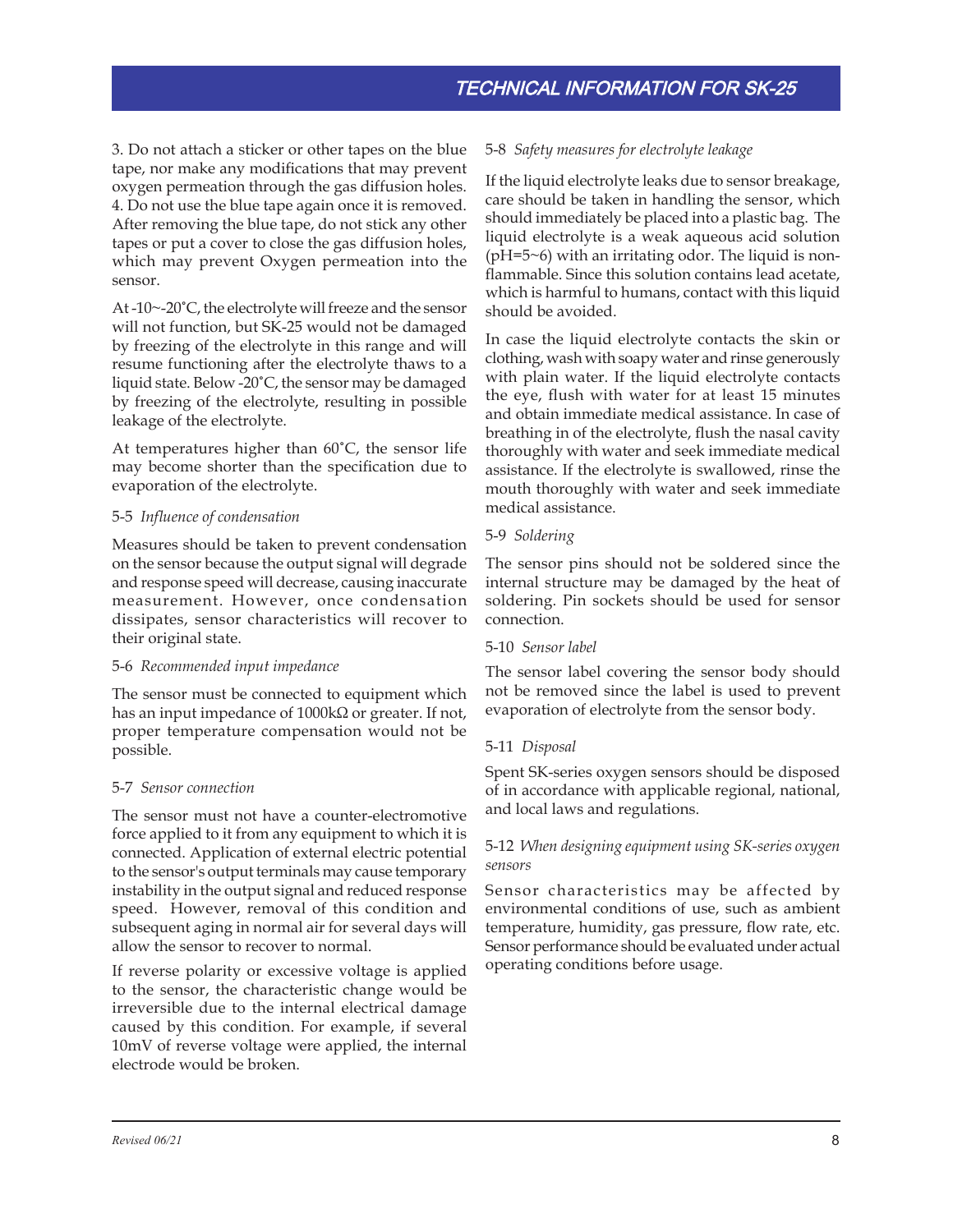# **6. Limited Warranty and Limitation of Liability**

The SK-series oxygen sensors shall be warranted for 12 months after the date of purchase from Figaro. Provided that return of the sensor to Figaro is made within the warranty period, if it is determined upon reasonable inspection tests that any of the following defects exists, returned sensors will be replaced free of charge with a new sensor of the identical model.

1) The output voltage of the sensor in normal air at 25˚C±5˚C, 60±5%RH and atmospheric pressure of 1013±5hPa is less than 3.3mV.

2) The output voltage change is not proportional to the change in oxygen concentration.

The warranty of the replacement sensor will continue for the warranty period of the original SK-series product.

THIS WARRANTY SHALL NOT APPLY IN THE EVENT OF FAILURE TO COMPLY WITH ANY INSTRUCTIONS OR CAUTIONS PROVIDED BY FIGARO, AND TO ANY SK-SERIES PRODUCTS OR PORTIONS THEREOF WHICH HAVE BEEN SUBJECTED TO ABUSE, MISUSE, IMPROPER INSTALLATION, STORAGE, OR MAINTENANCE, OR IMPROPER OPERATION UNDER THE CONDITIONS WHICH DEVIATE SIGNIFICANTLY FROM NORMAL AMBIENT AIR AND TEMPERATURE. IN NO EVENT SHALL FIGARO ENGINEERING INC. ("SELLER") OR MAXELL, LTD. ("MANUFACTURER") BE LIABLE TO PURCHASER, ITS CUSTOMER, ITS ASSIGNS OR AGENTS, FOR ECONOMIC LOSS, INCIDENTAL OR CONSEQUENTIAL DAMAGES WHETHER BASED UPON WARRANTY, CONTRACT, OR TORT INCLUDING NEGLIGENCE AND PRODUCT LIABILITY WHETHER AT EQUITY OR AT LAW, INCLUDING BUT NOT LIMITED TO ANY DAMAGES FOR WORKMANSHIP ARISING DIRECTLY OR INDIRECTLY FROM USE OF THE SK-SERIES PRODUCTS.

SK-series oxygen sensors are designed, manufactured and tested for industrial application only. The products are not designed, manufactured, tested, or intended specifically for use in or incorporation into artificial respirators, ventilators and/or other equipment for medical application, or subassembly modules or parts thereof ("Medical devices").

Notwithstanding the foregoing above, in case that the purchaser intends to use the SK-series products for incorporation into or with the Medical devices, which is against the foregoing, the purchaser shall assume all risk for such use, and make an assessment and judgement on fitness of the SK-series products for such use in the Medical devices and on safety of the Medical devices using the SK-series products based on evaluations of reliability of the SK-series products to be carried out by the purchaser as required for such use through a thorough understanding of the contents in this Technical Information and other technical information provided by the Seller.

By purchasing the SK-series products and using them for incorporation into or with the Medical devices, the purchaser agrees to provide the Seller upon request from the Seller with valid proof of approvals and permissions required to manufacture and sell such Medical devices in accordance with applicable regional, national, and local laws and regulations.

Figaro reserves the right to make changes without notice to any products herein to improve reliability, functioning or design. Information contained in this document is believed to be reliable. However, Figaro does not assume any liability arising out of the application or use of any product or circuit described herein; neither does it convey any license under its patent rights, nor the rights of others.